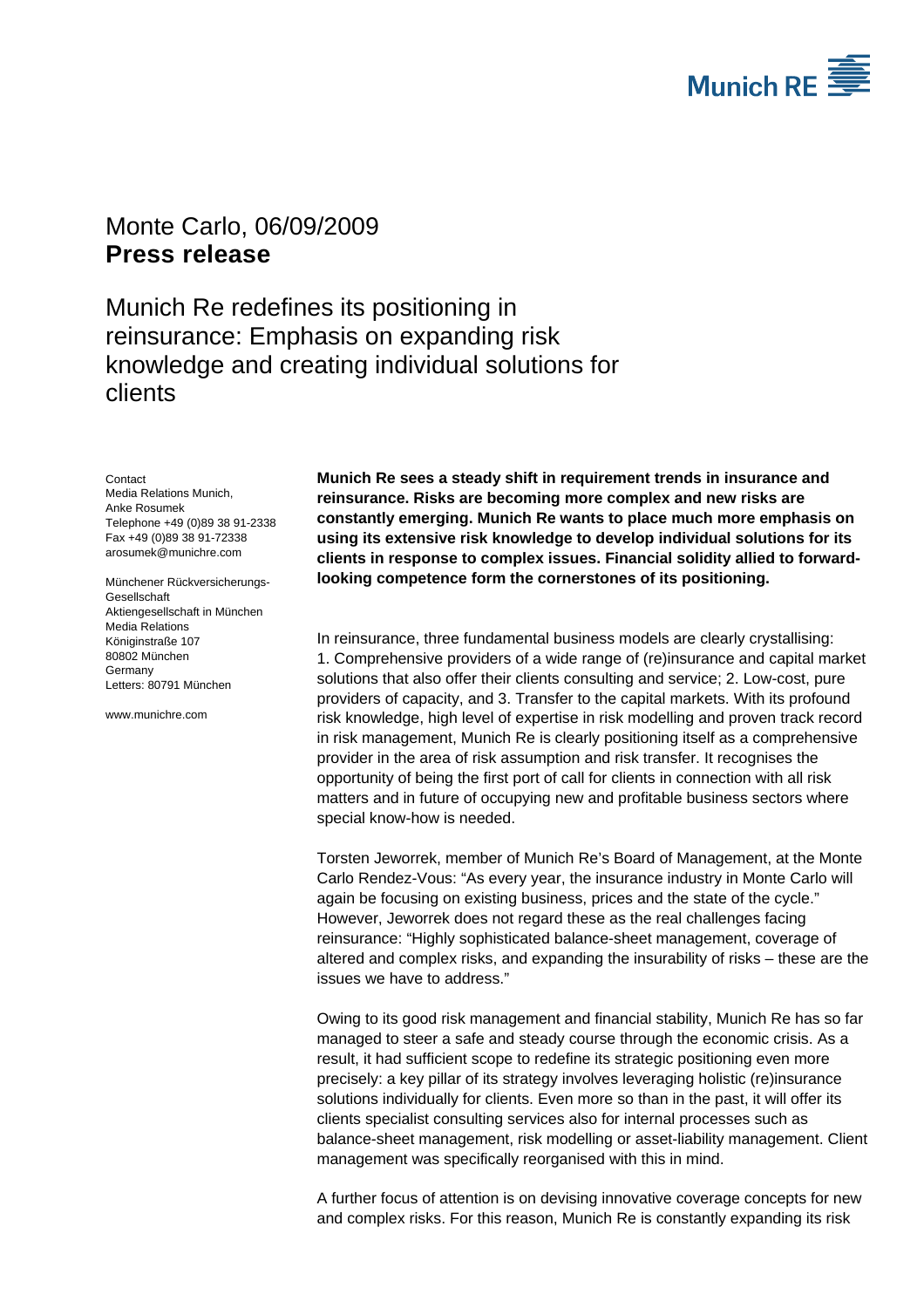

06/09/2009 Press release Page 2/3

knowledge and investing substantially in enhancing actuarial and underwriting skills.

As a third pillar, Munich Re wishes to broaden its client base: it will actively expand its business with insurance pools or in public-private partnerships and in specialist primary insurance niche segments in which risk expertise is the decisive success factor.

Jeworrek: "Traditional reinsurance is our core business and will remain so. But we should aim to deploy our know-how even more precisely in future. We want to be the first port of call for our clients when it comes to solving complex underwriting issues. The solutions we put forward derive particular credence from the fact that we too assume the risks and are thus in the same boat as our partners."

Jeworrek illustrated this by means of two examples. In preparation for Solvency II, Munich Re is offering its clients a broad range of services, including consulting, workshops and tools. They can thus optimise their risk management, save risk capital or enhance the return on investment with the same risk capital.

In connection with construction projects, Munich Re offers a one-stop service: from risk assessment in the planning phase and insurance know-how, reinsurance capacity and risk inspections during the construction phase to completed risks cover after the end of the project. A dedicated unit was specially set up to manage the extensive range of offers for construction projects.

In order to make the spectrum of Munich Re's business model clearer to external observers, all of the reinsurance units will in future appear under the uniform brand of Munich Re. In addition, Managing General Agencies (MGAs) and insurance units that operate specialised primary insurance activities out of the reinsurance segment will in the medium term be designated Risk Solutions under the same brand. In this way, all of the companies whose business model is also based on specialised know-how will profit from a name that has been synonymous with risk knowledge since 1880.

"The new brand symbolises the sharper value proposition to our clients," said Jeworrek. "The clear visuality corresponds to our solution- and future-oriented company."

Note for the editorial staff: For further questions please contact

Media Relations Munich, Anke Rosumek Tel.: +49 (0)89 38 91-2338

Media Relations Asia, Nikola Kemper Tel.: + 852 2536 6936

Media Relations USA, Terese Rosenthal Tel.: + 1 609 243 4339

**Munich Re** stands for exceptional solution-based expertise, consistent risk management, financial stability and close client proximity. This is how Munich Re creates value for clients,